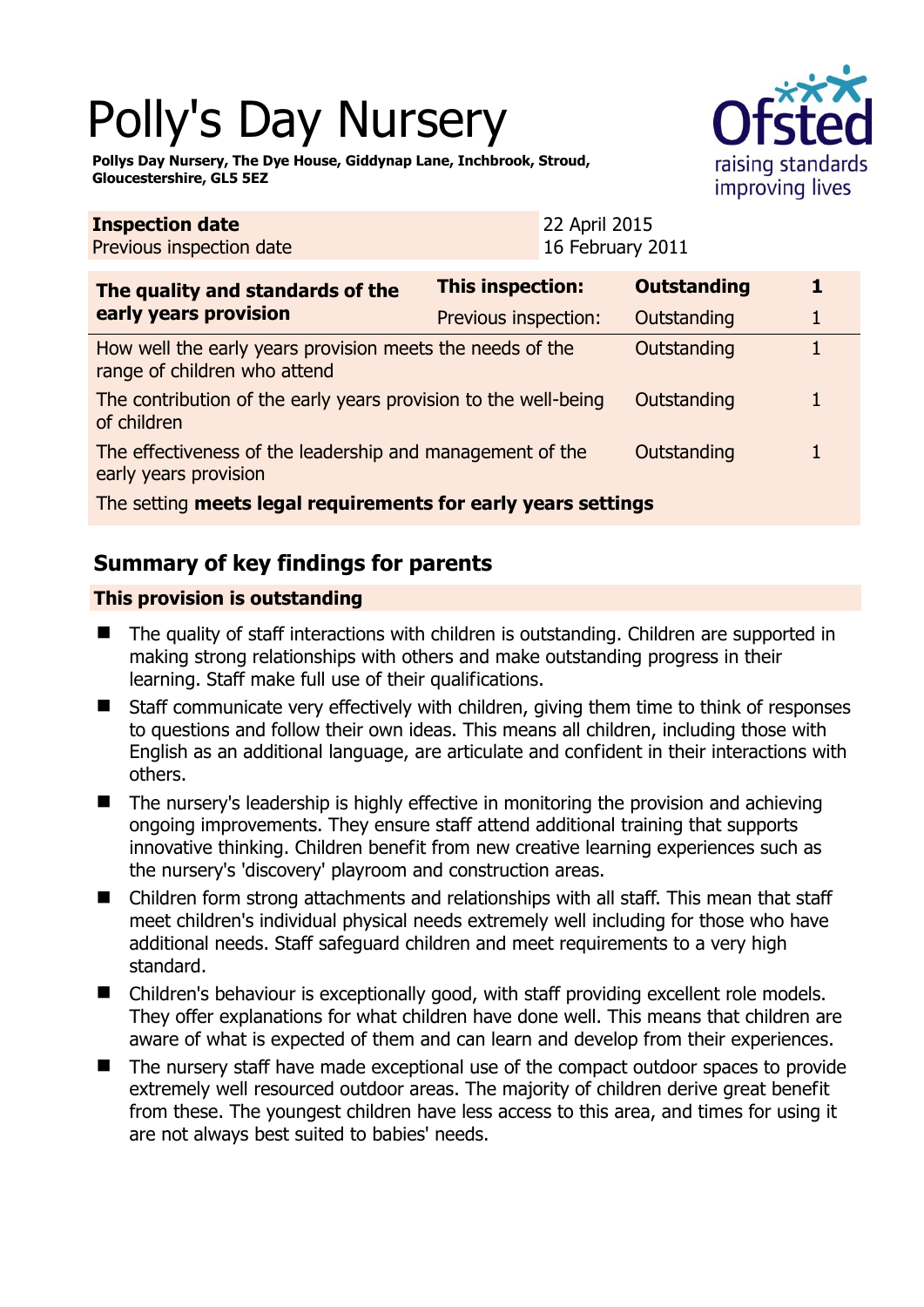## **What the setting needs to do to improve further**

#### **To further improve the quality of the early years provision the provider should:**

■ have more flexibility of routines for non-mobile and less-mobile babies, providing better access to the outdoor play spaces.

#### **Inspection activities**

- The inspector observed the quality of teaching and the impact this has on children's learning in the indoor and outdoor environments.
- The inspector carried out a joint observation with one of the nursery managers.
- $\blacksquare$  The inspector held a meeting with the nursery managers and owners and looked at, and discussed, relevant documentation including the nursery's self-evaluation, staff suitability records to work with children, policies and procedures, and a range of other documentation.
- The inspector took account of the views of parents spoken to on the day of the inspection.

#### **Inspector**

Anita McKelvey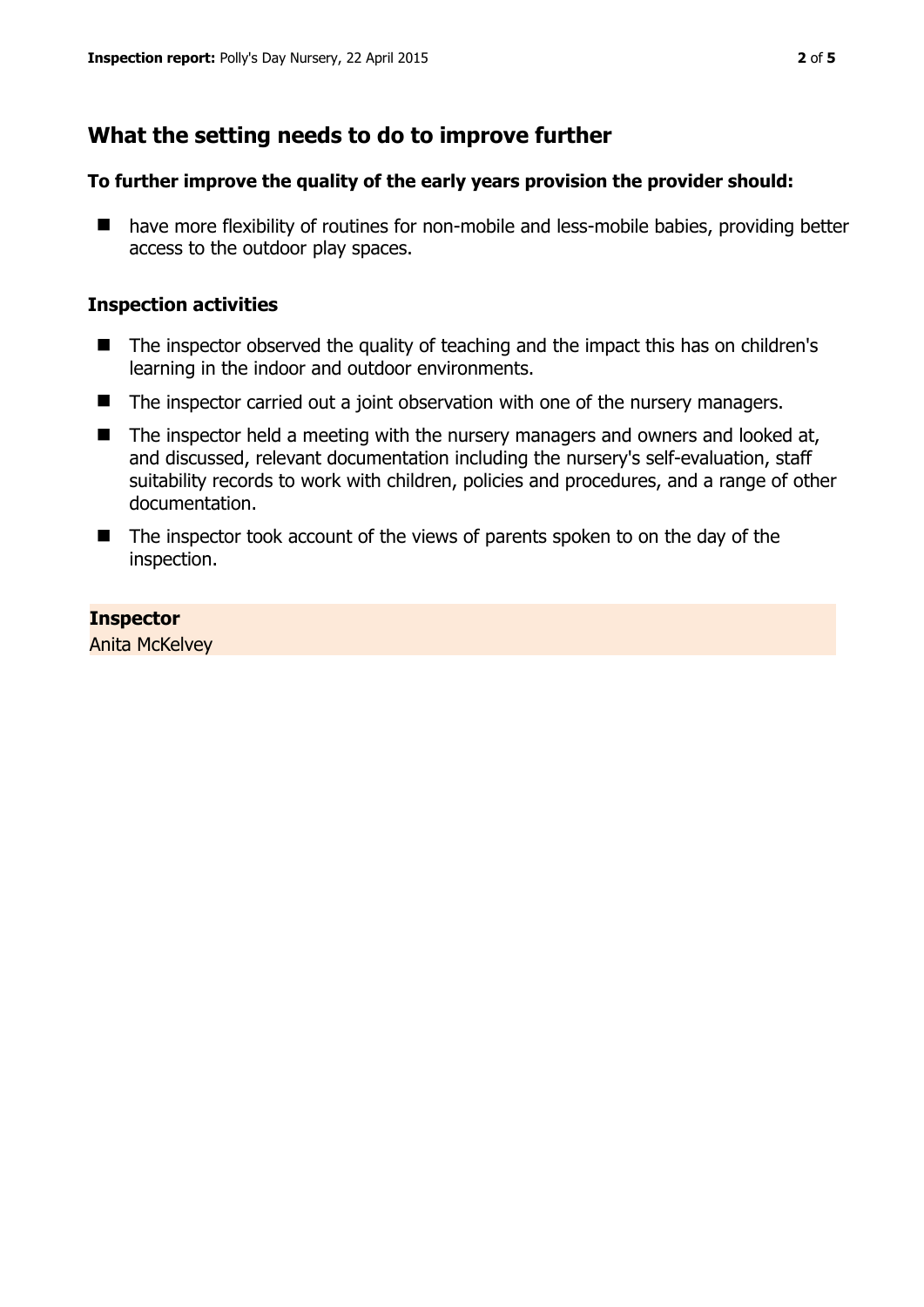## **Inspection findings**

#### **How well the early years provision meets the needs of the range of children who attend. This is outstanding**

Staff expectations of children are very high. They use their teaching expertise to provide an outstanding range of learning opportunities for all children. Children's communication and imagination skills benefit from effective story-making opportunities using books, props and staff interactions which skilfully include the very youngest. Activities in the indoor and outdoor spaces motivate children to explore nature, solve problems and try out new experiences. These develop children's self-esteem, confidence and resilience. Younger ones are helped to develop physical skills, make relationships and take turns. For example, when their time in the soft-play room has finished, children sort shoes for their friends. They count how many shoes they have, who they belong to and hand them to their friends, helping each other to put on their shoes. As a result, children develop their personal independence, form friendships, and learn to count and share, so they are extremely well prepared for school. Planning, assessment and tracking children's progress focus on meeting children's individual needs. These records are shared frequently with all staff and parents to ensure children make rapid progress and that teaching is of a consistently very high quality.

#### **The contribution of the early years provision to the well-being of children is outstanding**

The strong key-person system supports children and families. It helps ensure children are emotionally prepared for changes such as settling into the nursery, moving between rooms and the move to school. Exceptional support for children with additional care needs means that parents are extremely happy for these children to attend the setting. Children progress particularly well in developing confidence in social situations. They gain excellent understanding of how to manage potential risks and challenges appropriate for their age. The indoor and outdoor environments are highly stimulating with child-accessible resources that promote learning and challenge. For example, outdoors children use their imaginations in the 'mud kitchens', explore nature in the mini pond and build with large construction materials.

#### **The effectiveness of the leadership and management of the early years provision is outstanding**

The leadership team is inspirational. Leaders consistently seek excellence. They use well documented self-evaluation that shows a drive to continually improve practice and maintain children's high achievements. Leaders monitor staff closely. They target staff training where it is needed and assess its impact on practice. They have addressed the recommendation from the previous inspection. They make enriching changes to the nursery's play environment. For example, leaders changed a cloakroom into a 'discovery room', where children carry out unhurried explorations with natural materials.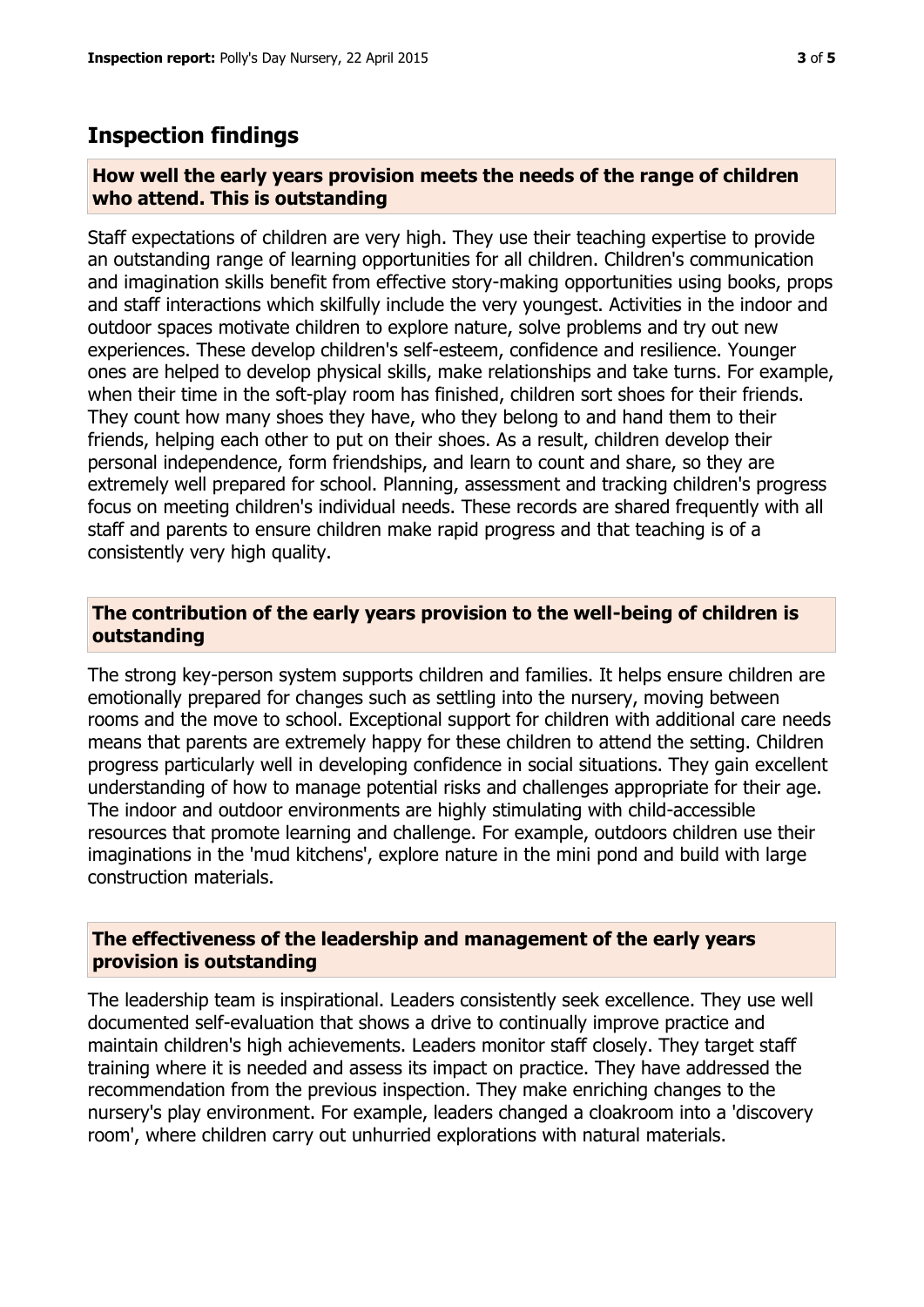## **Setting details**

| Unique reference number       | EY153243                        |  |
|-------------------------------|---------------------------------|--|
| <b>Local authority</b>        | Gloucestershire                 |  |
| <b>Inspection number</b>      | 826320                          |  |
| <b>Type of provision</b>      | Full-time provision             |  |
| <b>Registration category</b>  | Childcare - Non-Domestic        |  |
| Age range of children         | $0 - 5$                         |  |
| <b>Total number of places</b> | 55                              |  |
| Number of children on roll    | 110                             |  |
| <b>Name of provider</b>       | Polly's Day Nursery Partnership |  |
| Date of previous inspection   | 16 February 2011                |  |
| <b>Telephone number</b>       | 01453 835113                    |  |

Polly's Day Nursery registered in 2002. It is located in Inchbrook, to the west of Stroud, and close to the town of Nailsworth. The nursery is open each weekday from 8am to 6pm for 51 weeks of the year. There are 20 staff members working directly with the children. Of these, 16 hold appropriate early years qualifications to level 3 and 4 to level 2 (who are working towards level 3). There is one member of staff who has achieved a level 4 in management. The nursery provides funded early education for children aged two, three and four years.

This inspection was carried out by Ofsted under sections 49 and 50 of the Childcare Act 2006 on the quality and standards of provision that is registered on the Early Years Register. The registered person must ensure that this provision complies with the statutory framework for children's learning, development and care, known as the Early Years Foundation Stage.

Any complaints about the inspection or the report should be made following the procedures set out in the guidance 'Complaints procedure: raising concerns and making complaints about Ofsted', which is available from Ofsted's website: www.gov.uk/government/organisations/ofsted. If you would like Ofsted to send you a copy of the guidance, please telephone 0300 123 4234, or email enquiries@ofsted.gov.uk.